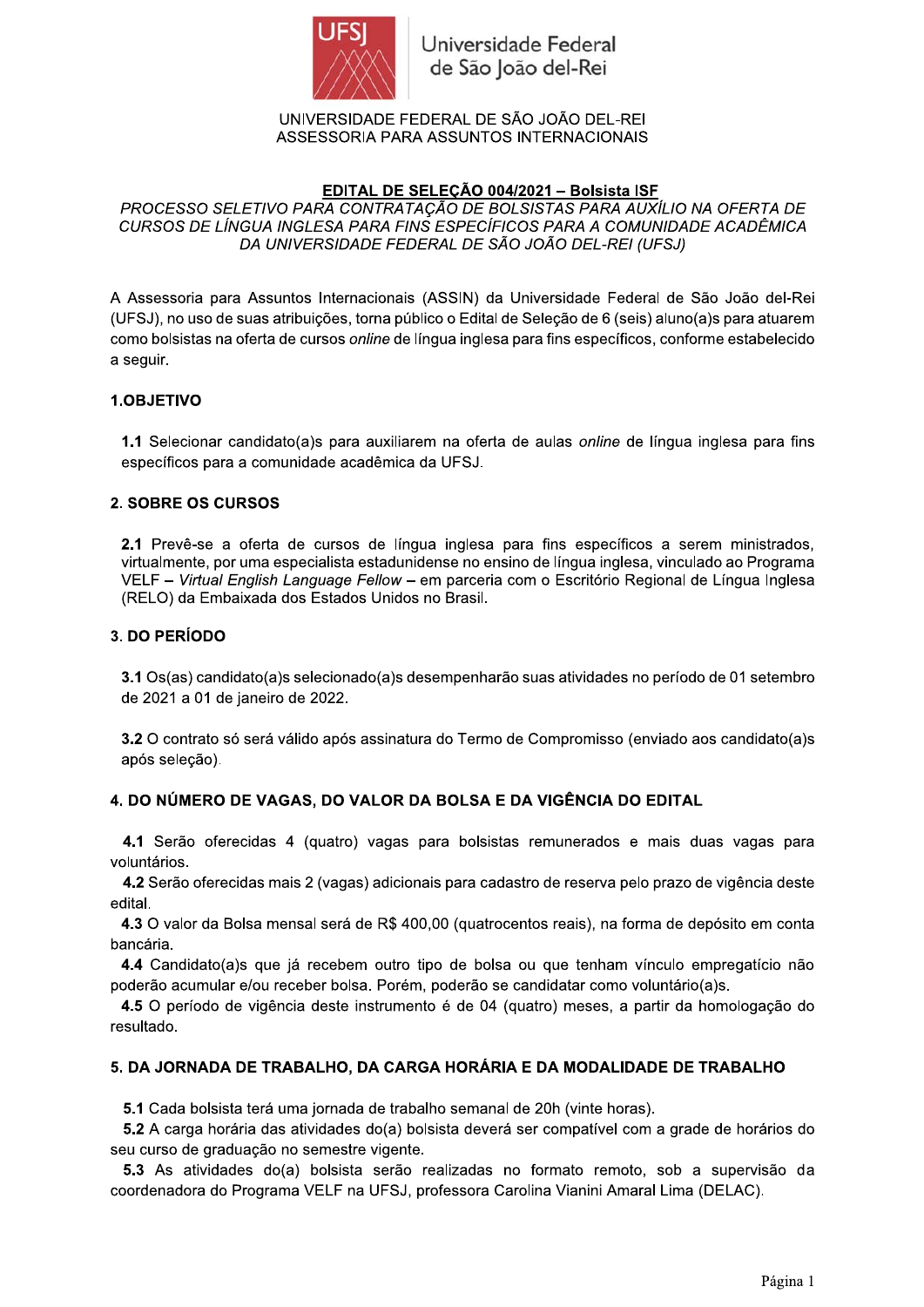

# 6. DAS CONDIÇÕES PARA PARTICIPAÇÃO NESTE EDITAL

a) Ser brasileiro(a) nato(a) ou naturalizado(a), maior de 18 anos;

b) Estar regularmente matriculado(a) no curso de "Letras - Língua Inglesa e suas Literaturas" da Universidade Federal de São João del-Rei.

c) Estar cursando a partir do 1º período do curso de Letras acima citado.

d) Não estar com a matrícula trancada ao longo de todo o processo seletivo e durante o período de atuação como bolsista.

### 7. DAS ATRIBUIÇÕES DO(A) BOLSISTA

7.1 O(a)s bolsistas deverão desenvolver as seguintes atividades no âmbito do Programa VELF na UFSJ:

acompanhar e auxiliar nas interações das aulas síncronas ministradas pela VELF;  $a)$ 

 $b)$ auxiliar os participantes dos cursos no desenvolvimento das atividades assíncronas propostas pela VELF;

 $\mathbf{c}$ oferecer atendimento individual ou pequenos grupos a participantes dos cursos quando necessário;

participar de reuniões de discussão teórico-metodológica juntamente à coordenação do  $\mathbf{d}$ Programa e à VELF:

auxiliar no desenvolvimento de materiais didáticos e/ou atividades complementares de  $e)$ ensino;

auxiliar no acompanhamento da participação dos alunos nos cursos, bem como seu  $f$ desenvolvimento acadêmico:

Outras atividades relevantes para o Programa VELF, dentro da carga horária g) estabelecida.

7.2 O não cumprimento das atribuições descritas no item 7.1 pelo(a)s bolsistas poderá provocar seu desligamento do Programa, bem como a suspensão do pagamento da sua bolsa.

#### 8. DAS INSCRIÇÕES

8.1 As inscrições serão realizadas em ambiente virtual (online) na página da ASSIN, por meio dos seguintes procedimentos:

Preencher, até a data limite prevista no cronograma deste edital, o Formulário Eletrônico a) de Inscrição, disponível em: https://www.assin-ufsj.com.br/sistema inscricoes/login.php

No ato da inscrição, anexar em espaço apropriado no Formulário Eletrônico, os sequintes b) documentos, em formato ".PDF":

1. Cópia do documento de identificação com foto (RG, CNH ou equivalente) e cópia do CPF (caso o documento de identificação tenha o número do CPF, não há necessidade de incluir a cópia do CPF).

2. Histórico Escolar da UFSJ, emitido pela DICON, com carimbo e assinatura OU emitido via PORTAL MINHA UFSJ.

3. Atestado de matrícula referente ao 1º semestre de 2021, emitido pela DICON, com carimbo e assinatura, OU emitido pelo PORTAL MINHA UFSJ.

8.2 É de responsabilidade do(a) candidato(a) anexar DOCUMENTOS NÍTIDOS E NO FORMATO CORRETO. Documentos ilegíveis e em outros formatos que não sejam aquele previsto neste edital NÃO SERÃO ACEITOS E NEM AVALIADOS.

8.3 NÃO SERÃO ACEITOS documentos entregues fora do prazo previsto para as inscrições e/ou fora do sistema de inscrições, cujo endereço eletrônico está indicado no item 8.1 – letra "A" deste edital.

8.4 O(a) candidato(a) poderá solicitar a exclusão de algum documento anexado erroneamente no ambiente de inscrições, desde que não finalize sua inscrição e o faça no prazo previsto em edital (prazo de inscrições), em horário de expediente da ASSIN (entre 9h e 12h e 14h e 17h) mediante solicitação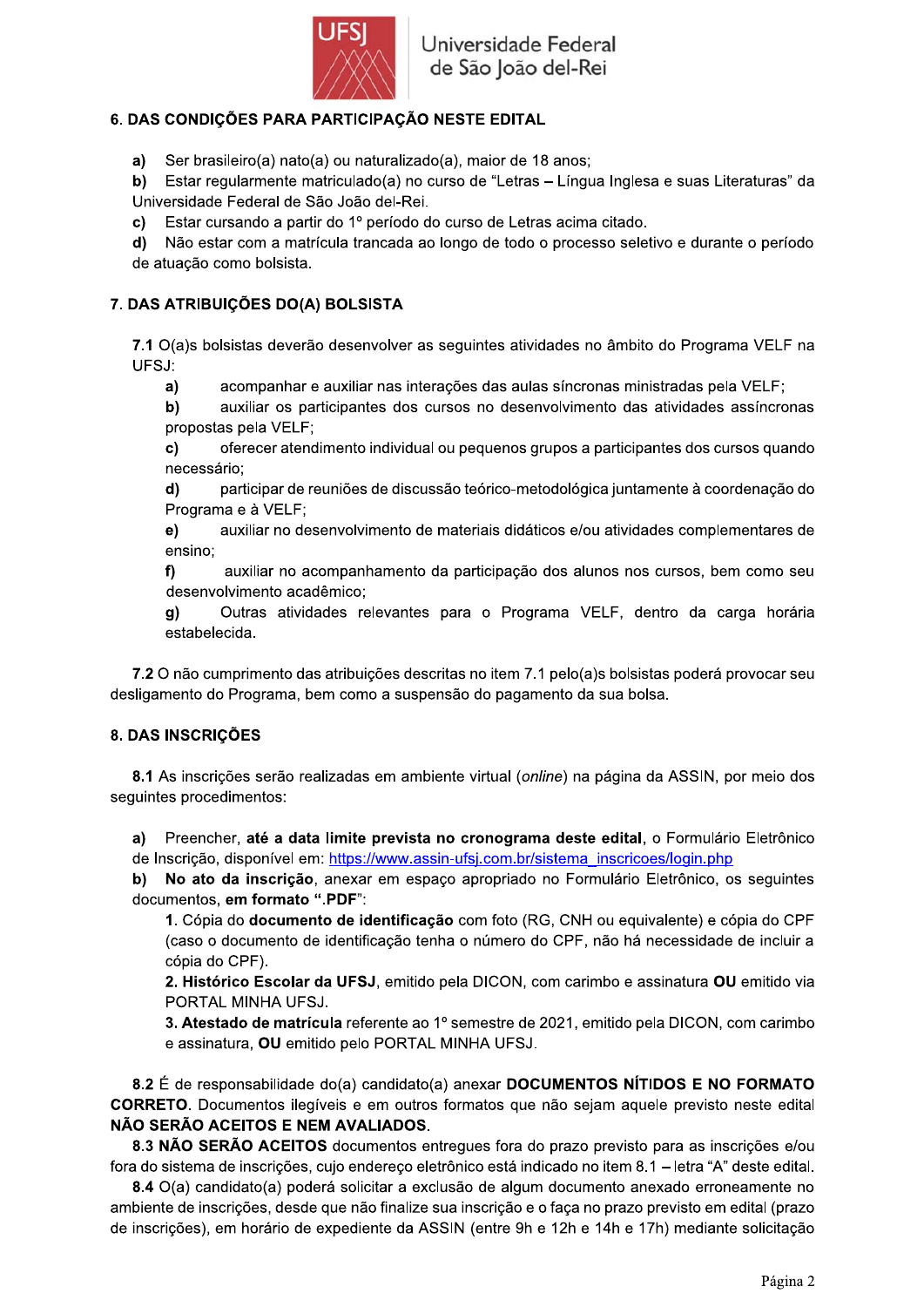

enviada ao seguinte e-mail (assin.intercambio@ufsj.edu.br). Caso o(a) candidato(a) solicite a exclusão após ter finalizado sua inscrição, todo processo será desfeito (inscrição deletada) e o candidato terá que realizar uma nova inscrição, desde o início. Neste caso, é inteira de responsabilidade do(a) candidato(a) refazer sua inscrição dentro do prazo de inscrições previsto neste edital.

# 9. DA SELEÇÃO

9.1 A seleção do(a)s candidato(a)s será realizada por uma banca composta pela coordenadora do Programa VELF e um(a) professor(a) de língua inglesa do Departamento de Letras, Artes e Cultura da UFSJ, e envolverá as seguintes etapas:

a) Análise e avaliação do Histórico Escolar e experiência com ensino de língua inglesa.

b) Entrevista.

9.2 Critérios para avaliação do Histórico Escolar e experiência com ensino de língua inglesa\*.

| Atividades**                                                             | Pontuação             |
|--------------------------------------------------------------------------|-----------------------|
| Ter cursado com aprovação uma ou mais das seguintes unidades             |                       |
| curriculares (U.C.):                                                     | 1.0 por U.C.          |
| Língua Inglesa para fins específicos: Leitura Acadêmica                  |                       |
| Leitura e Escrita em Língua Inglesa<br>$\bullet$                         |                       |
| Escrita Acadêmica em Língua Inglesa<br>$\bullet$                         |                       |
| A Dimensão Social do Ensino de Língua Estrangeira                        |                       |
| Participação, por pelo menos 1 (um) semestre acadêmico, nos Programas    | 0.5 por semestre, até |
| PIBID e/ ou Residência Pedagógica.                                       | o máximo de 2         |
|                                                                          | pontos                |
| Realização de Estágio Curricular Supervisionado em Língua Inglesa (ECSI) | 0.25 por ECSI, até o  |
|                                                                          | máximo de 1 ponto.    |
| Atuação, por pelo menos 1 (um) semestre acadêmico, em projetos           | 0.5 por semestre, até |
| institucionais de ensino e/ou extensão de língua inglesa.                | o máximo de 2         |
|                                                                          | pontos                |
| Experiência prévia com ensino de língua inglesa em cursos livres e/ou    | 0.25 por semestre,    |
| escolas fora da universidade.                                            | até o máximo de 1     |
|                                                                          | ponto                 |
| Total                                                                    | 10 pontos             |
|                                                                          |                       |

\* As atividades mencionadas só serão pontuadas se devidamente comprovadas por meio de registro no Histórico Escolar ou declaração emitida e assinada pelo coordenador de programas ou projetos, ou diretor de curso ou escola.

\*\* Só serão avaliadas atividades realizadas nos anos de 2019, 2020, 2021.

# 9.3. Critérios para pontuação da entrevista\*:

| <b>Critérios</b>                                                     | Pontuação |
|----------------------------------------------------------------------|-----------|
| Domínio da língua inglesa                                            | 5 pontos  |
| Demonstração de conhecimento acerca do<br>ensino de inglês acadêmico | 2 pontos  |
| Postura acadêmica                                                    | 1 ponto   |
| Disponibilidade de atuação                                           | 2 pontos  |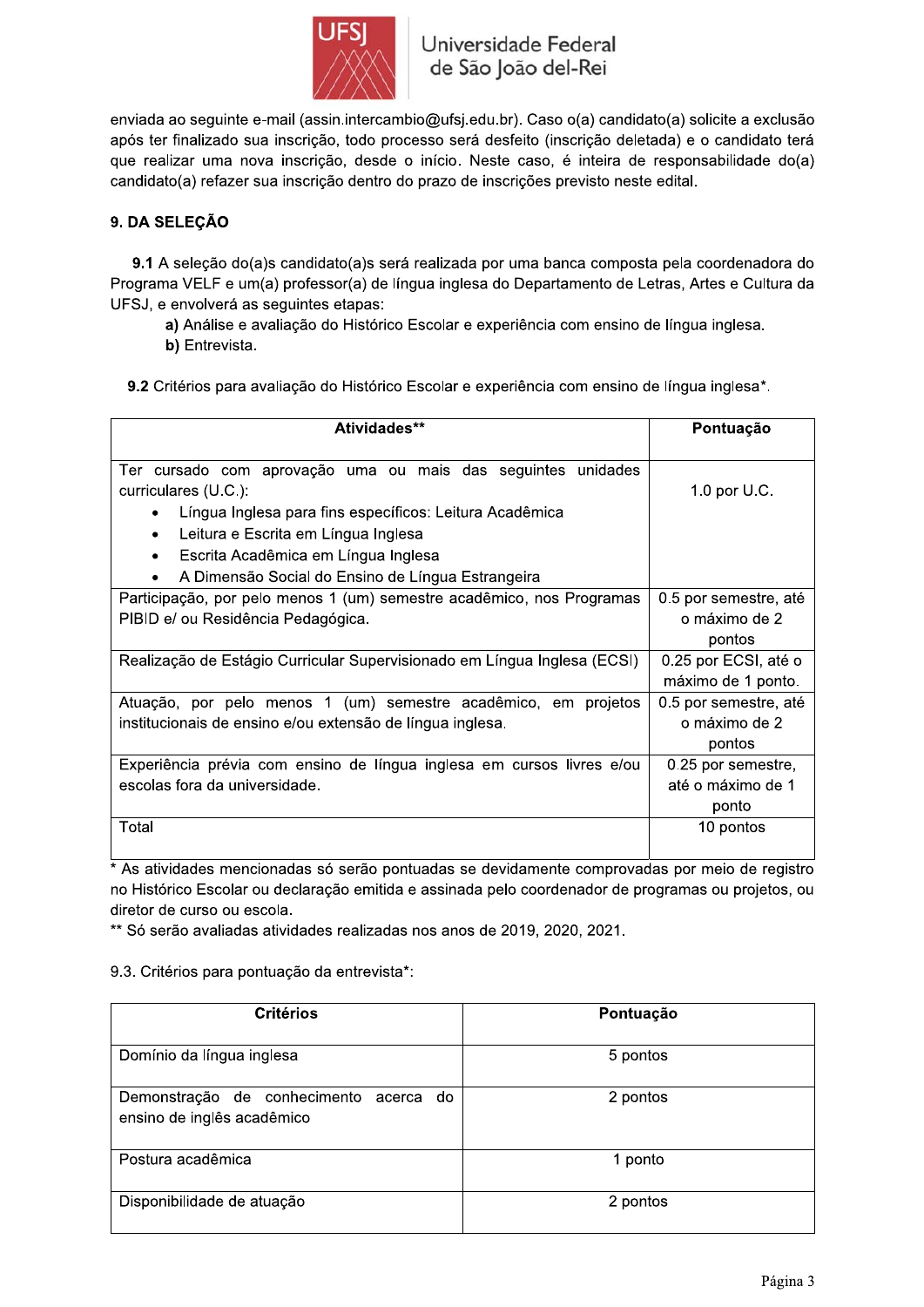

| ۰. |  |
|----|--|
|----|--|

10 pontos

\* A entrevista será realizada em formato remoto pela plataforma Zoom em endereço e horários a serem divulgados posteriormente na página da ASSIN.

9.4 O não comparecimento à entrevista acarretará a eliminação do(a) candidato(a).

9.5 A nota final será calculada pelo somatório das notas apuradas na avaliação do Histórico Escolar e experiência e na entrevista.

9.6 Só serão classificados o(a)s candidato(a)s que obtiverem nota final igual ou superior a 12 pontos, sem arredondamentos.

9.7 Em caso de empate, terá prioridade o(a) candidato(a) que obtiver maior nota na entrevista.

9.8 O(a) candidato(a) que não apresentar toda a documentação exigida nos termos deste Edital, terá sua candidatura indeferida.

9.9 Havendo desistência ou desclassificação de um(a)candidato(a) selecionado(a), será convocado(a) a ocupar a vaga o(a)candidato(a) classificado imediatamente a seguir.

### **10. DO CRONOGRAMA**

10.1 O(a) candidato(a) deverá, sob sua exclusiva responsabilidade, acompanhar as divulgações,

bem como os resultados, na página eletrônica da ASSIN, de acordo com o seguinte cronograma:

| <b>ATIVIDADE</b>                                                  | <b>DATA</b>                                                                                                                                                |  |
|-------------------------------------------------------------------|------------------------------------------------------------------------------------------------------------------------------------------------------------|--|
| Período de Divulgação do Edital para a<br>comunidade acadêmica    | De 17 e 18 de agosto de 2021.                                                                                                                              |  |
| Período de Inscrição                                              | De 19 a 24 de agosto de 2021, via preenchimento de formulário<br>eletrônico, disponível em: https://www.assin-<br>ufsj.com.br/sistema inscricoes/login.php |  |
| <b>SELEÇÃO</b>                                                    |                                                                                                                                                            |  |
| 1. Análise da documentação                                        | Dia 25 de agosto de 2021.                                                                                                                                  |  |
| 2. Divulgação do Deferimento ou<br>Indeferimento das candidaturas | Até às 17h do dia 25 de agosto de 2021, na página da ASSIN.                                                                                                |  |
| 3. Análise do Histórico Escolar e<br>experiência                  | Dia 26 de agosto de 2021.                                                                                                                                  |  |
| 4. Entrevista                                                     | Dia 26 de agosto de 2021. Os horários serão divulgados na<br>página da ASSIN.                                                                              |  |
| 5. Divulgação do resultado preliminar                             | Dia 27 de agosto de 2021                                                                                                                                   |  |
| 5. Prazo para recurso                                             | Dias 27 a 30 de agosto de 2021, até às 17h.                                                                                                                |  |
| 6. Análise dos Recursos                                           | Dia 31 de agosto de 2021.                                                                                                                                  |  |
| 7. Divulgação do resultado final                                  | Dia 31 de agosto de 2021.                                                                                                                                  |  |

10.2 Se não houver interposição de recurso por algum candidato, a Divulgação do Resultado Final será realizada até às 18h do dia 30 de agosto de 2021.

# 11. DA CONVOCAÇÃO E CONTRATAÇÃO